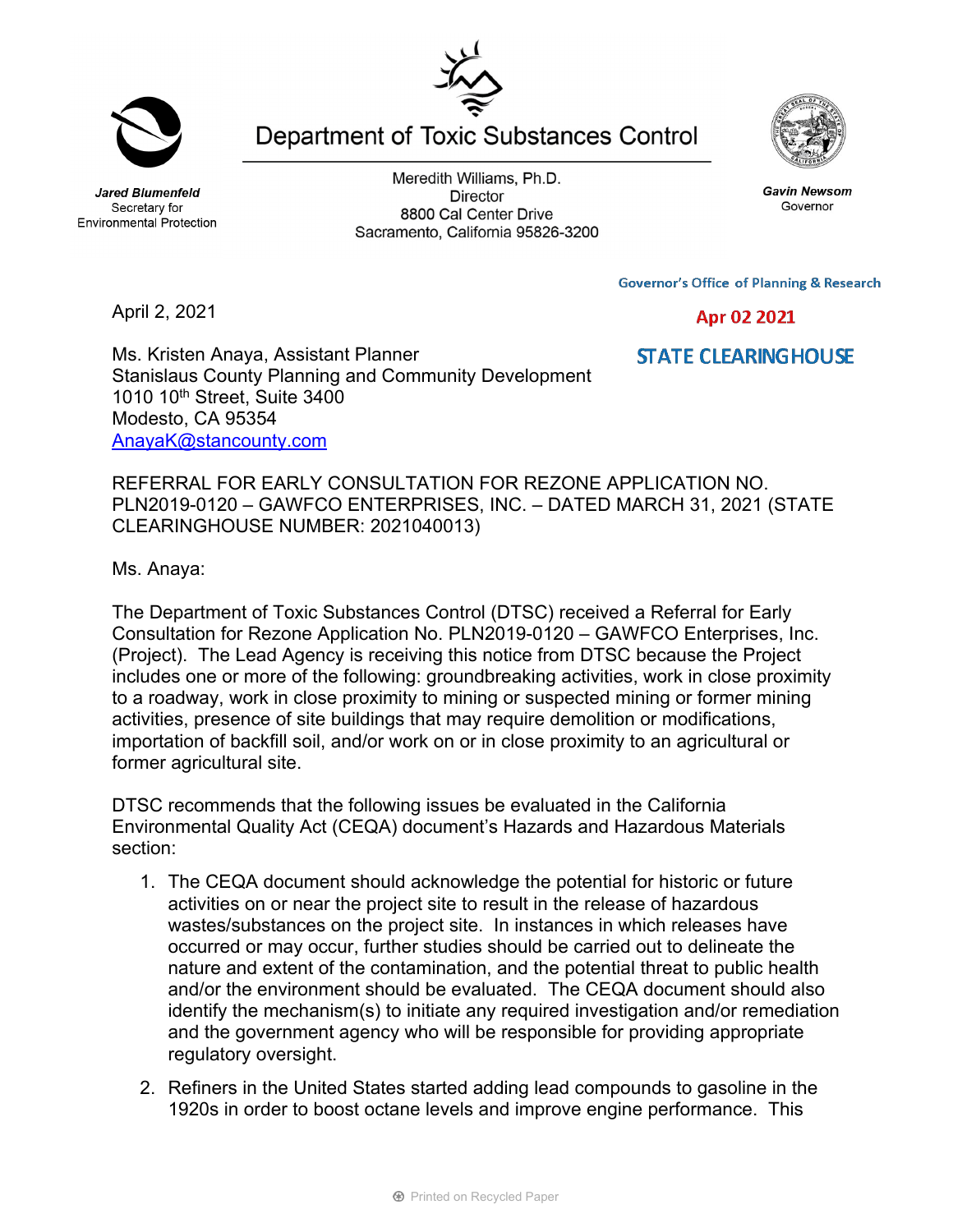practice did not officially end until 1992 when lead was banned as a fuel additive in California. Tailpipe emissions from automobiles using leaded gasoline contained lead and resulted in aerially deposited lead (ADL) being deposited in and along roadways throughout the state. ADL-contaminated soils still exist along roadsides and medians and can also be found underneath some existing road surfaces due to past construction activities. Due to the potential for ADL-contaminated soil DTSC, recommends collecting soil samples for lead analysis prior to performing any intrusive activities for the project described in the CEQA document.

- 3. If any sites within the project area or sites located within the vicinity of the project have been used or are suspected of having been used for mining activities, proper investigation for mine waste should be discussed in the CEQA document. DTSC recommends that any project sites with current and/or former mining operations onsite or in the project site area should be evaluated for mine waste according to DTSC's 1998 Abandoned Mine Land Mines Preliminary Assessment Handbook (https://dtsc.ca.gov/wpcontent/uploads/sites/31/2018/11/aml\_handbook.pdf).
- 4. If buildings or other structures are to be demolished on any project sites included in the proposed project, surveys should be conducted for the presence of lead-based paints or products, mercury, asbestos containing materials, and polychlorinated biphenyl caulk. Removal, demolition and disposal of any of the above-mentioned chemicals should be conducted in compliance with California environmental regulations and policies. In addition, sampling near current and/or former buildings should be conducted in accordance with DTSC's 2006 *Interim Guidance Evaluation of School Sites with Potential Contamination from Lead Based Paint, Termiticides, and Electrical Transformers*  (https://dtsc.ca.gov/wpcontent/uploads/sites/31/2018/09/Guidance\_Lead\_ Contamination\_050118.pdf).
- 5. If any projects initiated as part of the proposed project require the importation of soil to backfill any excavated areas, proper sampling should be conducted to ensure that the imported soil is free of contamination. DTSC recommends the imported materials be characterized according to *DTSC's 2001 Information Advisory Clean Imported Fill Material* (https://dtsc.ca.gov/wpcontent/uploads/sites/31/2018/09/SMP\_FS\_Cleanfill-Schools.pdf).
- 6. If any sites included as part of the proposed project have been used for agricultural, weed abatement or related activities, proper investigation for organochlorinated pesticides should be discussed in the CEQA document. DTSC recommends the current and former agricultural lands be evaluated in accordance with DTSC's 2008 *Interim Guidance for Sampling Agricultural Properties (Third Revision)* (https://dtsc.ca.gov/wpcontent/uploads/sites/31/2018/09/Ag-Guidance-Rev-3-August-7-2008-2.pdf).